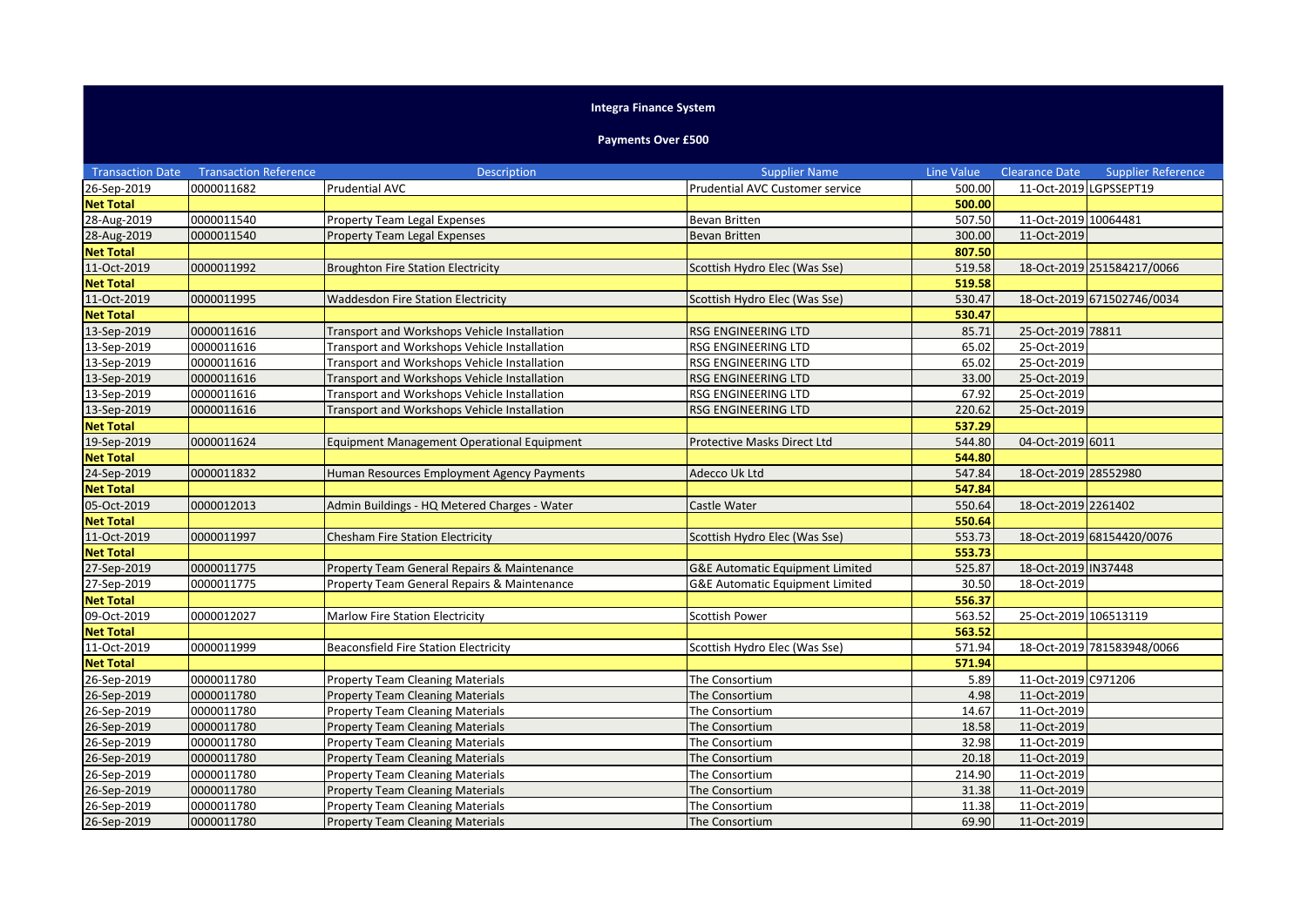| 26-Sep-2019      | 0000011780 | <b>Property Team Cleaning Materials</b>          | The Consortium                           | 22.29  | 11-Oct-2019            |                             |
|------------------|------------|--------------------------------------------------|------------------------------------------|--------|------------------------|-----------------------------|
| 26-Sep-2019      | 0000011780 | Property Team Cleaning Materials                 | The Consortium                           | 10.58  | 11-Oct-2019            |                             |
| 26-Sep-2019      | 0000011780 | <b>Property Team Cleaning Materials</b>          | The Consortium                           | 42.98  | 11-Oct-2019            |                             |
| 26-Sep-2019      | 0000011780 | <b>Property Team Cleaning Materials</b>          | The Consortium                           | 54.59  | 11-Oct-2019            |                             |
| 26-Sep-2019      | 0000011780 | <b>Property Team Cleaning Materials</b>          | The Consortium                           | 3.79   | 11-Oct-2019            |                             |
| <b>Net Total</b> |            |                                                  |                                          | 559.07 |                        |                             |
| 04-Apr-2019      | 0000011893 | Human Resources Employees Professional Subs      | South East Employers                     | 598.00 | 18-Oct-2019 28300      |                             |
| <b>Net Total</b> |            |                                                  |                                          | 598.00 |                        |                             |
| 19-Sep-2019      | 0000011927 | Admin Buildings - Unit 7 Metered Charges - Water | Castle Water                             | 598.99 | 11-Oct-2019 2221935    |                             |
| <b>Net Total</b> |            |                                                  |                                          | 598.99 |                        |                             |
| 16-Sep-2019      | 0000011668 | Prevention Community Safety Charges              | Fireangel Safety Technology Ltd          | 600.00 | 11-Oct-2019 1134865    |                             |
| <b>Net Total</b> |            |                                                  |                                          | 600.00 |                        |                             |
| 30-Sep-2019      | 0000011745 | <b>Finance Consultancy Fees</b>                  | Korn Ferry                               | 600.00 | 18-Oct-2019 1195044064 |                             |
| <b>Net Total</b> |            |                                                  |                                          | 600.00 |                        |                             |
| 18-Jul-2019      | 0000011674 | Urban Search and Rescue Other Training           | United Kingdom Rescue Organisation       | 600.00 | 11-Oct-2019 D033       |                             |
| <b>Net Total</b> |            |                                                  |                                          | 600.00 |                        |                             |
| 12-Sep-2019      | 0000011712 | <b>Chesham Fire Station Electricity</b>          | Scottish Hydro Elec (Was Sse)            | 604.67 |                        | 04-Oct-2019 681584420/0075  |
| <b>Net Total</b> |            |                                                  |                                          | 604.67 |                        |                             |
| 24-Sep-2019      | 0000011662 | Transport and Workshops Tyres & Tubes            | <b>Tructyre Fleet Management Limited</b> | 611.10 | 11-Oct-2019 44I01062   |                             |
| <b>Net Total</b> |            |                                                  |                                          | 611.10 |                        |                             |
| 09-Sep-2019      | 0000011472 | <b>Finance Employment Agency Payments</b>        | Hays Specialist Recruitment Ltd          | 623.72 |                        | 18-Oct-2019 1009976879      |
| <b>Net Total</b> |            |                                                  |                                          | 623.72 |                        |                             |
| 13-Sep-2019      | 0000011535 | Finance Employment Agency Payments               | Hays Specialist Recruitment Ltd          | 623.72 | 18-Oct-2019 1009993835 |                             |
| <b>Net Total</b> |            |                                                  |                                          | 623.72 |                        |                             |
| 24-Sep-2019      | 0000011619 | Finance Employment Agency Payments               | Hays Specialist Recruitment Ltd          | 623.72 | 18-Oct-2019 1010014033 |                             |
| <b>Net Total</b> |            |                                                  |                                          | 623.72 |                        |                             |
| 01-Oct-2019      | 0000011746 | <b>Finance Employment Agency Payments</b>        | Hays Specialist Recruitment Ltd          | 623.72 |                        | 18-Oct-2019 1010034066      |
| <b>Net Total</b> |            |                                                  |                                          | 623.72 |                        |                             |
| 10-Oct-2019      | 0000011964 | <b>Finance Employment Agency Payments</b>        | Hays Specialist Recruitment Ltd          | 623.72 | 25-Oct-2019 1010070099 |                             |
| <b>Net Total</b> |            |                                                  |                                          | 623.72 |                        |                             |
| 10-Oct-2019      | 0000012028 | <b>Finance Employment Agency Payments</b>        | Hays Specialist Recruitment Ltd          | 623.72 |                        | 25-Oct-2019 1010052794      |
| <b>Net Total</b> |            |                                                  |                                          | 623.72 |                        |                             |
| 24-Sep-2019      | 0000011661 | Transport and Workshops Tyres & Tubes            | Tructyre Fleet Management Limited        | 1.26   | 11-Oct-2019 44l01066   |                             |
| 24-Sep-2019      | 0000011661 | Transport and Workshops Tyres & Tubes            | Tructyre Fleet Management Limited        | 12.52  | 11-Oct-2019            |                             |
| 24-Sep-2019      | 0000011661 | Transport and Workshops Tyres & Tubes            | Tructyre Fleet Management Limited        | 611.10 | 11-Oct-2019            |                             |
| <b>Net Total</b> |            |                                                  |                                          | 624.88 |                        |                             |
| 15-Sep-2019      | 0000011732 | Broughton Fire Station Metered Charges - Water   | Anglian Water Services Ltd               | 641.67 | 04-Oct-2019 6072516    |                             |
| <b>Net Total</b> |            |                                                  |                                          | 641.67 |                        |                             |
| 27-Sep-2019      | 0000011864 | Equipment Management Operational Equipment       | Terberg Dts Uk Ltd                       | 646.19 | 11-Oct-2019 458750     |                             |
| <b>Net Total</b> |            |                                                  |                                          | 646.19 |                        |                             |
| 03-Oct-2019      | 0000011842 | <b>ICT Computer Maintenance</b>                  | Bowtower Ltd                             | 650.00 |                        | 18-Oct-2019 LC7301B:SI00115 |
| <b>Net Total</b> |            |                                                  |                                          | 650.00 |                        |                             |
| 10-Sep-2019      | 0000011558 | Property Team General Repairs & Maintenance      | <b>Electrical Services Hbb</b>           | 96.00  | 04-Oct-2019 1698       |                             |
| 10-Sep-2019      | 0000011558 | Property Team General Repairs & Maintenance      | <b>Electrical Services Hbb</b>           | 40.00  | 04-Oct-2019            |                             |
| 10-Sep-2019      | 0000011558 | Property Team General Repairs & Maintenance      | <b>Electrical Services Hbb</b>           | 39.00  | 04-Oct-2019            |                             |
| 10-Sep-2019      | 0000011558 | Property Team General Repairs & Maintenance      | <b>Electrical Services Hbb</b>           | 200.00 | 04-Oct-2019            |                             |
| 10-Sep-2019      | 0000011558 | Property Team General Repairs & Maintenance      | <b>Electrical Services Hbb</b>           | 48.00  | 04-Oct-2019            |                             |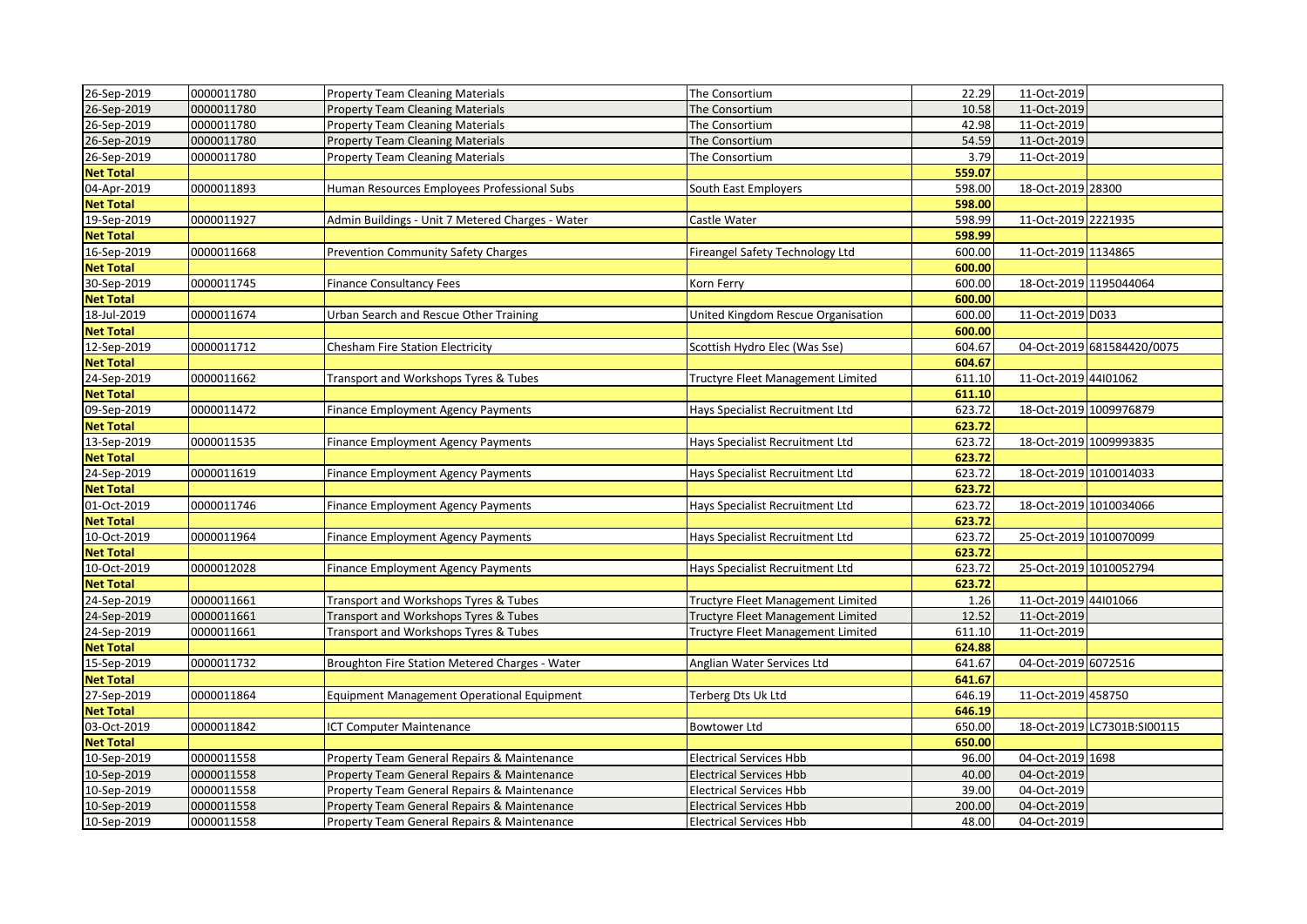| 10-Sep-2019      | 0000011558 | Property Team General Repairs & Maintenance             | <b>Electrical Services Hbb</b>           | 90.00  | 04-Oct-2019          |                            |
|------------------|------------|---------------------------------------------------------|------------------------------------------|--------|----------------------|----------------------------|
| <b>Net Total</b> |            |                                                         |                                          | 513.00 |                      |                            |
| 02-Sep-2019      | 0000011816 | <b>Equipment Management Operational Equipment</b>       | Angus Fire Ltd                           | 672.00 | 11-Oct-2019 8047500  |                            |
| 02-Sep-2019      | 0000011816 | <b>Equipment Management General Postage</b>             | Angus Fire Ltd                           | 9.00   | 11-Oct-2019          |                            |
| <b>Net Total</b> |            |                                                         |                                          | 681.00 |                      |                            |
| 03-Oct-2019      | 0000011846 | Data Intelligence Consultancy Fees                      | <b>KB Tech Ltd</b>                       | 700.00 | 18-Oct-2019 3459     |                            |
| <b>Net Total</b> |            |                                                         |                                          | 700.00 |                      |                            |
| 03-Oct-2019      | 0000011847 | <b>ICT Computer Software</b>                            | KB Tech Ltd                              | 700.00 | 18-Oct-2019 3458     |                            |
| <b>Net Total</b> |            |                                                         |                                          | 700.00 |                      |                            |
| 18-Sep-2019      | 0000011598 | CAP - ICT Hardware Purchase                             | XMA Ltd                                  | 700.32 | 04-Oct-2019 KU28232  |                            |
| <b>Net Total</b> |            |                                                         |                                          | 700.32 |                      |                            |
| 02-Oct-2019      | 0000011908 | Health and Safety Operational Equipment                 | CIRRUS Research PLC                      | 48.00  | 18-Oct-2019 63748    |                            |
| 02-Oct-2019      | 0000011908 | <b>Health and Safety Operational Equipment</b>          | CIRRUS Research PLC                      | 656.00 | 18-Oct-2019          |                            |
| <b>Net Total</b> |            |                                                         |                                          | 704.00 |                      |                            |
| 17-Oct-2019      | 0000012059 | Beaconsfield Fire Station Plan Preventative Maintenance | Kee Services Ltd                         | 714.00 | 25-Oct-2019 480527   |                            |
| <b>Net Total</b> |            |                                                         |                                          | 714.00 |                      |                            |
| 12-Sep-2019      | 0000011717 | High Wycombe Fire Station Electricity                   | Scottish Hydro Elec (Was Sse)            | 718.51 |                      | 04-Oct-2019 171584764/0065 |
| <b>Net Total</b> |            |                                                         |                                          | 718.51 |                      |                            |
| 01-Oct-2019      | 0000011897 | Human Resources Employment Agency Payments              | Adecco Uk Ltd                            | 727.04 | 18-Oct-2019 28558782 |                            |
| <b>Net Total</b> |            |                                                         |                                          | 727.04 |                      |                            |
| 12-Sep-2019      | 0000011693 | MK West Fire Station Electricity                        | Scottish Hydro Elec (Was Sse)            | 731.76 |                      | 04-Oct-2019 1587548/0067   |
| <b>Net Total</b> |            |                                                         |                                          | 731.76 |                      |                            |
| 24-Sep-2019      | 0000011833 | Human Resources Employment Agency Payments              | Adecco Uk Ltd                            | 737.28 | 18-Oct-2019 28552979 |                            |
| <b>Net Total</b> |            |                                                         |                                          | 737.28 |                      |                            |
| 10-Oct-2019      | 0000011945 | Marlow Fire Station Plan Preventative Maintenance       | Kee Services Ltd                         | 742.00 | 18-Oct-2019 480239   |                            |
| <b>Net Total</b> |            |                                                         |                                          | 742.00 |                      |                            |
| 11-Oct-2019      | 0000011996 | <b>Gerrards Cross Fire Station Electricity</b>          | Scottish Hydro Elec (Was Sse)            | 743.88 |                      | 18-Oct-2019 771582627/0082 |
| <b>Net Total</b> |            |                                                         |                                          | 743.88 |                      |                            |
| 24-Sep-2019      | 0000011656 | Transport and Workshops Tyres & Tubes                   | Tructyre Fleet Management Limited        | 20.00  | 11-Oct-2019 44I01069 |                            |
| 24-Sep-2019      | 0000011656 | Transport and Workshops Tyres & Tubes                   | <b>Tructyre Fleet Management Limited</b> | 723.96 | 11-Oct-2019          |                            |
| <b>Net Total</b> |            |                                                         |                                          | 743.96 |                      |                            |
| 12-Sep-2019      | 0000011711 | Gerrards Cross Fire Station Electricity                 | Scottish Hydro Elec (Was Sse)            | 762.79 |                      | 04-Oct-2019 771582627/0081 |
| <b>Net Total</b> |            |                                                         |                                          | 762.79 |                      |                            |
| 18-Sep-2019      | 0000011637 | <b>Equipment Management Protective Clothing</b>         | Giffard Newton                           | 25.50  | 11-Oct-2019 2049952  |                            |
| 18-Sep-2019      | 0000011637 | <b>Equipment Management Protective Clothing</b>         | Giffard Newton                           | 419.40 | 11-Oct-2019          |                            |
| 18-Sep-2019      | 0000011637 | <b>Equipment Management Protective Clothing</b>         | Giffard Newton                           | 324.35 | 11-Oct-2019          |                            |
| <b>Net Total</b> |            |                                                         |                                          | 769.25 |                      |                            |
| 11-Oct-2019      | 0000011993 | High Wycombe Fire Station Electricity                   | Scottish Hydro Elec (Was Sse)            | 772.36 |                      | 18-Oct-2019 171584764/0066 |
| <b>Net Total</b> |            |                                                         |                                          | 772.36 |                      |                            |
| 18-Sep-2019      | 0000011620 | Finance Employment Agency Payments                      | Hays Specialist Recruitment Ltd          | 782.85 |                      | 04-Oct-2019 1010011191     |
| <b>Net Total</b> |            |                                                         |                                          | 782.85 |                      |                            |
| 25-Sep-2019      | 0000011747 | <b>Finance Employment Agency Payments</b>               | Hays Specialist Recruitment Ltd          | 782.85 |                      | 18-Oct-2019 1010032103     |
| <b>Net Total</b> |            |                                                         |                                          | 782.85 |                      |                            |
| 02-Oct-2019      | 0000011838 | <b>Finance Employment Agency Payments</b>               | Hays Specialist Recruitment Ltd          | 260.95 |                      | 25-Oct-2019 1010053804     |
| 02-Oct-2019      | 0000011838 | Finance Employment Agency Payments                      | Hays Specialist Recruitment Ltd          | 521.90 | 25-Oct-2019          |                            |
| <b>Net Total</b> |            |                                                         |                                          | 782.85 |                      |                            |
| 09-Oct-2019      | 0000011966 | <b>Finance Employment Agency Payments</b>               | Hays Specialist Recruitment Ltd          | 782.85 |                      | 25-Oct-2019 1010072827     |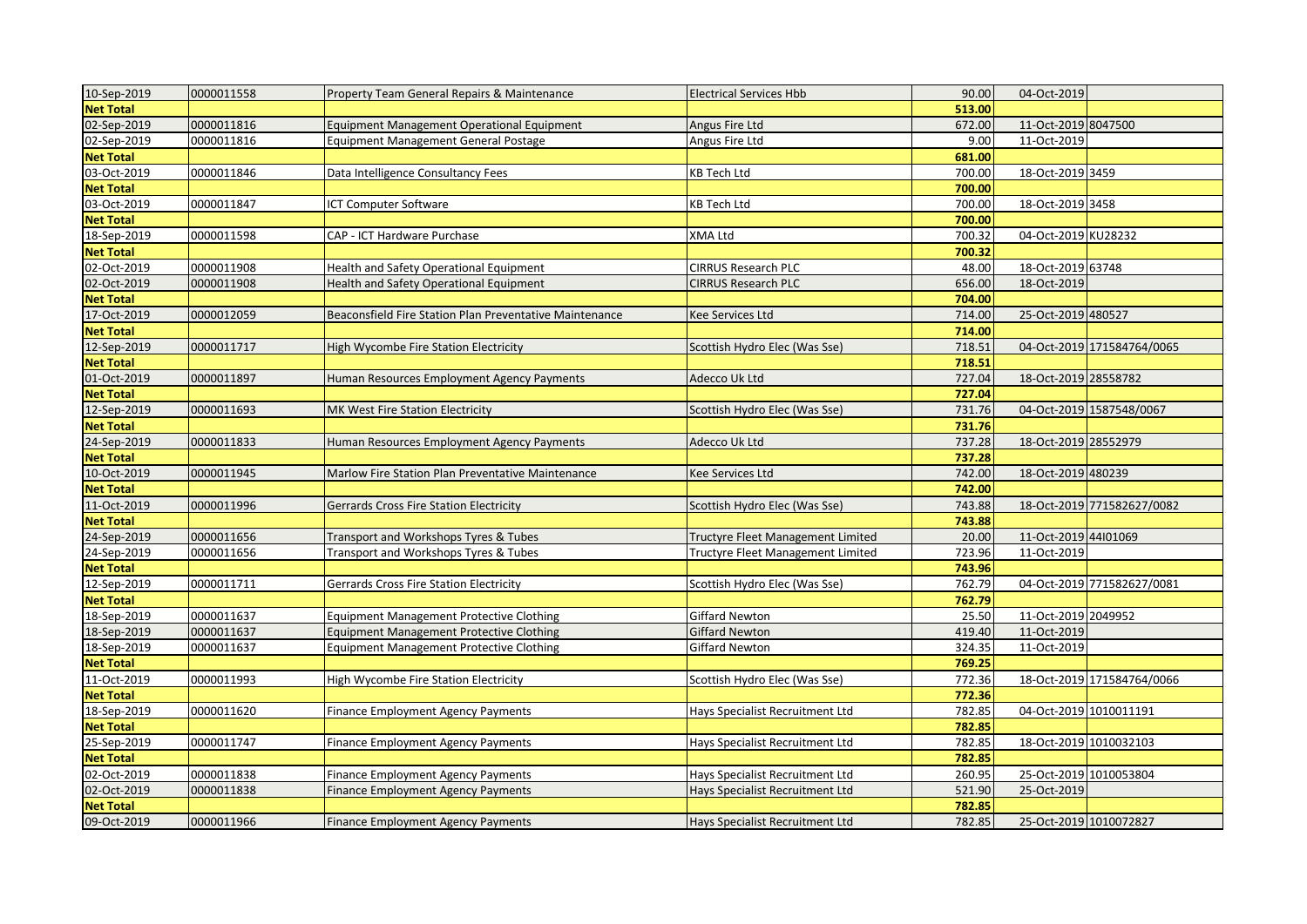| <b>Net Total</b> |            |                                                             |                                 | 782.85   |                      |                                 |
|------------------|------------|-------------------------------------------------------------|---------------------------------|----------|----------------------|---------------------------------|
| 16-Oct-2019      | 0000012055 | <b>Finance Employment Agency Payments</b>                   | Hays Specialist Recruitment Ltd | 782.85   |                      | 25-Oct-2019 1010089143          |
| <b>Net Total</b> |            |                                                             |                                 | 782.85   |                      |                                 |
| 10-Oct-2019      | 0000012026 | <b>Winslow Fire Station Gas</b>                             | <b>Gazprom Energy</b>           | 37.86    |                      | 18-Oct-2019 INV00739347         |
| 10-Oct-2019      | 0000012026 | <b>Haddenham Fire Station Gas</b>                           | Gazprom Energy                  | 169.87   | 18-Oct-2019          |                                 |
| 10-Oct-2019      | 0000012026 | MK West Fire Station Gas                                    | <b>Gazprom Energy</b>           | 218.19   | 18-Oct-2019          |                                 |
| 10-Oct-2019      | 0000012026 | <b>Olney Fire Station Gas</b>                               | Gazprom Energy                  | 58.28    | 18-Oct-2019          |                                 |
| 10-Oct-2019      | 0000012026 | <b>Chesham Fire Station Gas</b>                             | <b>Gazprom Energy</b>           | 91.95    | 18-Oct-2019          |                                 |
| 10-Oct-2019      | 0000012026 | Waddesdon Fire Station Gas                                  | Gazprom Energy                  | 33.93    | 18-Oct-2019          |                                 |
| 10-Oct-2019      | 0000012026 | Amersham Fire Station Gas                                   | <b>Gazprom Energy</b>           | 72.56    | 18-Oct-2019          |                                 |
| 10-Oct-2019      | 0000012026 | MK West Fire Station Gas                                    | Gazprom Energy                  | 324.45   | 18-Oct-2019          |                                 |
| 10-Oct-2019      | 0000012026 | <b>Great Missenden Fire Station Gas</b>                     | <b>Gazprom Energy</b>           | 47.75    | 18-Oct-2019          |                                 |
| 10-Oct-2019      | 0000012026 | Gerrards Cross Fire Station Gas                             | Gazprom Energy                  | 206.03   | 18-Oct-2019          |                                 |
| 10-Oct-2019      | 0000012026 | <b>Beaconsfield Fire Station Gas</b>                        | <b>Gazprom Energy</b>           | 216.89   | 18-Oct-2019          |                                 |
| 10-Oct-2019      | 0000012026 | Marlow Fire Station Gas                                     | <b>Gazprom Energy</b>           | 233.07   | 18-Oct-2019          |                                 |
| 10-Oct-2019      | 0000012026 | <b>Broughton Fire Station Gas</b>                           | <b>Gazprom Energy</b>           | 116.77   | 18-Oct-2019          |                                 |
| 10-Oct-2019      | 0000012026 | High Wycombe Fire Station Gas                               | Gazprom Energy                  | 280.40   | 18-Oct-2019          |                                 |
| 10-Oct-2019      | 0000012026 | <b>Stokenchurch Fire Station Gas</b>                        | <b>Gazprom Energy</b>           | 51.53    | 18-Oct-2019          |                                 |
| 10-Oct-2019      | 0000012026 | <b>Buckingham Fire Station Gas</b>                          | <b>Gazprom Energy</b>           | 191.38   | 18-Oct-2019          |                                 |
| 10-Oct-2019      | 0000012026 | <b>Newport Pagnell Fire Station Gas</b>                     | <b>Gazprom Energy</b>           | 57.46    | 18-Oct-2019          |                                 |
| 10-Oct-2019      | 0000012026 | Admin Buildings - HQ Gas                                    | <b>Gazprom Energy</b>           | 853.70   | 18-Oct-2019          |                                 |
| <b>Net Total</b> |            |                                                             |                                 | 3,262.07 |                      |                                 |
| 30-Sep-2019      | 0000011858 | Stokenchurch Fire Station Plan Preventative Maintenance     | P French                        | 20.00    | 18-Oct-2019 02565    |                                 |
| 30-Sep-2019      | 0000011858 | Admin Buildings - Unit 7 Plan Preventative Maintenance      | P French                        | 25.00    | 18-Oct-2019          |                                 |
| 30-Sep-2019      | 0000011858 | Princes Risborough Station Plan Preventative Maintenance    | P French                        | 20.00    | 18-Oct-2019          |                                 |
| 30-Sep-2019      | 0000011858 | Winslow Fire Station Plan Preventative Maintenance          | P French                        | 20.00    | 18-Oct-2019          |                                 |
| 30-Sep-2019      | 0000011858 | <b>Broughton Fire Station Plan Preventative Maintenance</b> | P French                        | 52.00    | 18-Oct-2019          |                                 |
| 30-Sep-2019      | 0000011858 | Waddesdon Fire Station Plan Preventative Maintenance        | P French                        | 15.00    | 18-Oct-2019          |                                 |
| 30-Sep-2019      | 0000011858 | Marlow Fire Station Plan Preventative Maintenance           | P French                        | 52.00    | 18-Oct-2019          |                                 |
| 30-Sep-2019      | 0000011858 | Admin Buildings - HQ Plan Preventative Maintenance          | P French                        | 80.00    | 18-Oct-2019          |                                 |
| 30-Sep-2019      | 0000011858 | Haddenham Fire Station Plan Preventative Maintenance        | P French                        | 52.00    | 18-Oct-2019          |                                 |
| 30-Sep-2019      | 0000011858 | Chesham Fire Station Plan Preventative Maintenance          | P French                        | 25.00    | 18-Oct-2019          |                                 |
| 30-Sep-2019      | 0000011858 | Great Missenden Fire Station Plan Preventative Maintenance  | P French                        | 23.00    | 18-Oct-2019          |                                 |
| 30-Sep-2019      | 0000011858 | High Wycombe Fire Station Plan Preventative Maintenance     | P French                        | 80.00    | 18-Oct-2019          |                                 |
| 30-Sep-2019      | 0000011858 | Beaconsfield Fire Station Plan Preventative Maintenance     | P French                        | 35.00    | 18-Oct-2019          |                                 |
| 30-Sep-2019      | 0000011858 | Gerrards Cross Fire Station Plan Preventative Maintenance   | P French                        | 23.00    | 18-Oct-2019          |                                 |
| 30-Sep-2019      | 0000011858 | MK West Fire Station Plan Preventative Maintenance          | P French                        | 85.00    | 18-Oct-2019          |                                 |
| 30-Sep-2019      | 0000011858 | Buckingham Fire Station Plan Preventative Maintenance       | P French                        | 25.00    | 18-Oct-2019          |                                 |
| 30-Sep-2019      | 0000011858 | Newport Pagnell Fire Station Plan Preventative Maintenance  | P French                        | 30.00    | 18-Oct-2019          |                                 |
| 30-Sep-2019      | 0000011858 | MK West Fire Station Plan Preventative Maintenance          | P French                        | 80.00    | 18-Oct-2019          |                                 |
| 30-Sep-2019      | 0000011858 | Brill Fire Station Plan Preventative Maintenance            | P French                        | 15.00    | 18-Oct-2019          |                                 |
| 30-Sep-2019      | 0000011858 | Olney Fire Station Plan Preventative Maintenance            | P French                        | 20.00    | 18-Oct-2019          |                                 |
| 30-Sep-2019      | 0000011858 | Amersham Fire Station Plan Preventative Maintenance         | P French                        | 23.00    | 18-Oct-2019          |                                 |
| <b>Net Total</b> |            |                                                             |                                 | 800.00   |                      |                                 |
| 25-Sep-2019      | 0000012017 | <b>Property Team Rates</b>                                  | Wycombe District Council        | 805.00   |                      | 18-Oct-2019 7700000002-25.09.19 |
| <b>Net Total</b> |            |                                                             |                                 | 805.00   |                      |                                 |
| 15-Oct-2019      | 0000012094 | Human Resources Employment Agency Payments                  | Adecco Uk Ltd                   | 819.20   | 25-Oct-2019 28569739 |                                 |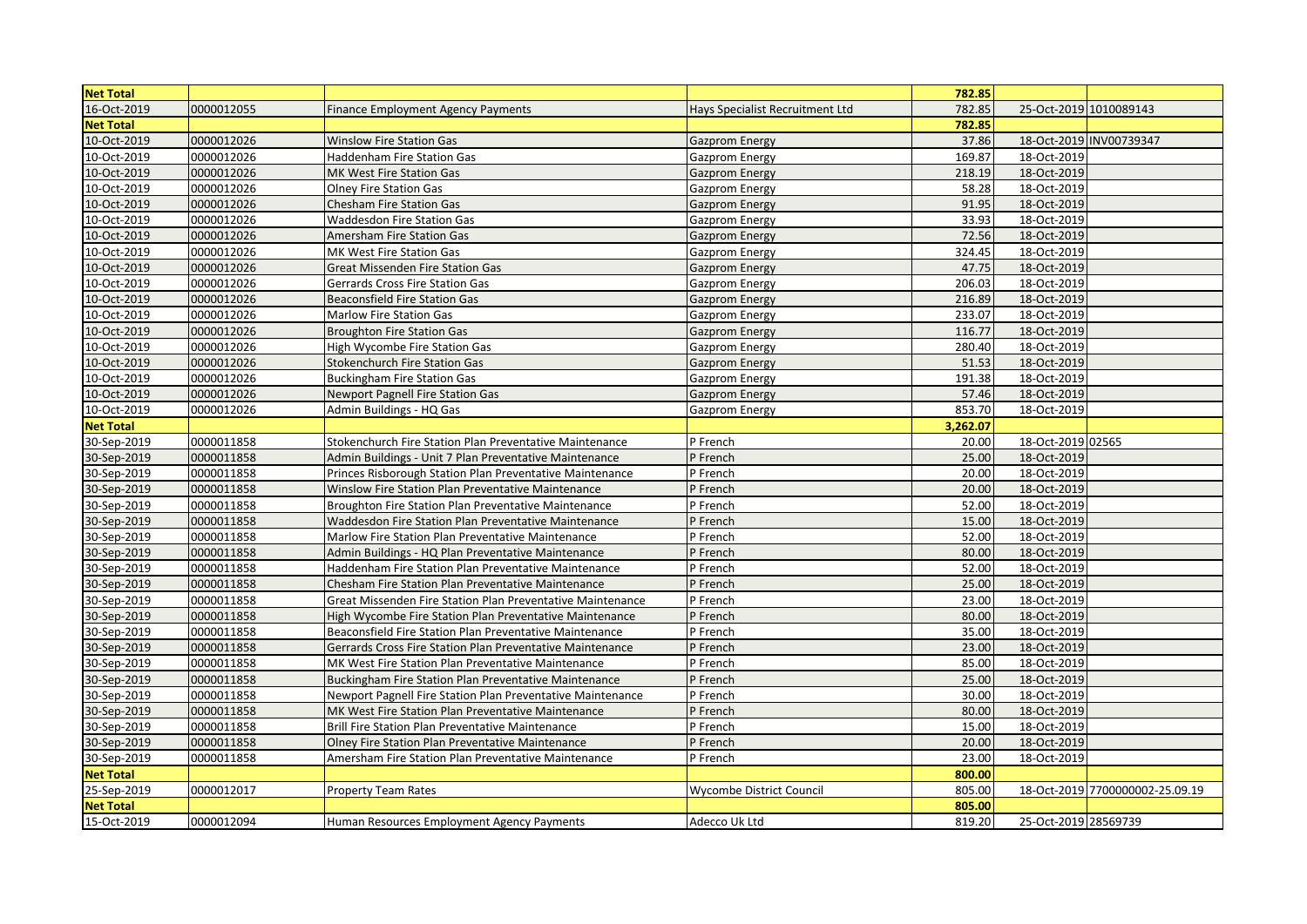| <b>Net Total</b> |            |                                                            |                                       | 819.20   |                      |                           |
|------------------|------------|------------------------------------------------------------|---------------------------------------|----------|----------------------|---------------------------|
| 11-Oct-2019      | 0000012002 | MK West Fire Station Electricity                           | Scottish Hydro Elec (Was Sse)         | 825.05   |                      | 18-Oct-2019 1587548/0068  |
| <b>Net Total</b> |            |                                                            |                                       | 825.05   |                      |                           |
| 12-Sep-2019      | 0000011694 | MK West Fire Station Electricity                           | Scottish Hydro Elec (Was Sse)         | 829.26   |                      | 04-Oct-2019 71584414/0065 |
| <b>Net Total</b> |            |                                                            |                                       | 829.26   |                      |                           |
| 25-Sep-2019      | 0000012079 | MK West Fire Station Plan Preventative Maintenance         | Kee Services Ltd                      | 842.00   | 25-Oct-2019 479492   |                           |
| <b>Net Total</b> |            |                                                            |                                       | 842.00   |                      |                           |
| 08-Oct-2019      | 0000011979 | Human Resources Employment Agency Payments                 | Adecco Uk Ltd                         | 844.80   | 18-Oct-2019 28564163 |                           |
| <b>Net Total</b> |            |                                                            |                                       | 844.80   |                      |                           |
| 11-Oct-2019      | 0000011991 | MK West Fire Station Electricity                           | Scottish Hydro Elec (Was Sse)         | 847.18   |                      | 18-Oct-2019 71584414/0066 |
| <b>Net Total</b> |            |                                                            |                                       | 847.18   |                      |                           |
| 30-Aug-2019      | 0000011728 | Transport and Workshops Spares for Red Fleet               | Truckeast Ltd                         | 849.91   | 04-Oct-2019 15619082 |                           |
| <b>Net Total</b> |            |                                                            |                                       | 849.91   |                      |                           |
| 20-Aug-2019      | 0000011978 | Health and Safety Courses And Conference Fees              | EBIS-HSE                              | 850.00   | 18-Oct-2019 9436     |                           |
| <b>Net Total</b> |            |                                                            |                                       | 850.00   |                      |                           |
| 13-Aug-2019      | 0000011684 | Human Resources Employment Agency Payments                 | Adecco Uk Ltd                         | 890.88   | 11-Oct-2019 28519234 |                           |
| <b>Net Total</b> |            |                                                            |                                       | 890.88   |                      |                           |
| 23-Jul-2019      | 0000011683 | Human Resources Employment Agency Payments                 | Adecco Uk Ltd                         | 906.24   | 11-Oct-2019 28501194 |                           |
| <b>Net Total</b> |            |                                                            |                                       | 906.24   |                      |                           |
| 10-Oct-2019      | 0000011946 | Aylesbury Fire Station Plan Preventative Maintenance       | Kee Services Ltd                      | 1,015.00 | 18-Oct-2019 480240   |                           |
| <b>Net Total</b> |            |                                                            |                                       | 1,015.00 |                      |                           |
| 13-Sep-2019      | 0000011692 | <b>Marlow Fire Station Gas</b>                             | Gazprom Energy                        | 222.13   |                      | 04-Oct-2019 INV00699716   |
| 13-Sep-2019      | 0000011692 | Admin Buildings - HQ Gas                                   | Gazprom Energy                        | 818.06   | 04-Oct-2019          |                           |
| 13-Sep-2019      | 0000011692 | Beaconsfield Fire Station Gas                              | <b>Gazprom Energy</b>                 | 176.89   | 04-Oct-2019          |                           |
| 13-Sep-2019      | 0000011692 | <b>Olney Fire Station Gas</b>                              | <b>Gazprom Energy</b>                 | 44.61    | 04-Oct-2019          |                           |
| 13-Sep-2019      | 0000011692 | Gerrards Cross Fire Station Gas                            | Gazprom Energy                        | 195.02   | 04-Oct-2019          |                           |
| 13-Sep-2019      | 0000011692 | <b>Waddesdon Fire Station Gas</b>                          | <b>Gazprom Energy</b>                 | 31.21    | 04-Oct-2019          |                           |
| 13-Sep-2019      | 0000011692 | High Wycombe Fire Station Gas                              | <b>Gazprom Energy</b>                 | 276.73   | 04-Oct-2019          |                           |
| 13-Sep-2019      | 0000011692 | <b>Stokenchurch Fire Station Gas</b>                       | Gazprom Energy                        | 50.43    | 04-Oct-2019          |                           |
| 13-Sep-2019      | 0000011692 | Chesham Fire Station Gas                                   | Gazprom Energy                        | 87.20    | 04-Oct-2019          |                           |
| 13-Sep-2019      | 0000011692 | <b>Newport Pagnell Fire Station Gas</b>                    | <b>Gazprom Energy</b>                 | 58.08    | 04-Oct-2019          |                           |
| 13-Sep-2019      | 0000011692 | MK West Fire Station Gas                                   | <b>Gazprom Energy</b>                 | 649.12   | 04-Oct-2019          |                           |
| 13-Sep-2019      | 0000011692 | <b>Buckingham Fire Station Gas</b>                         | <b>Gazprom Energy</b>                 | 165.41   | 04-Oct-2019          |                           |
| 13-Sep-2019      | 0000011692 | Great Missenden Fire Station Gas                           | <b>Gazprom Energy</b>                 | 41.76    | 04-Oct-2019          |                           |
| 13-Sep-2019      | 0000011692 | <b>Broughton Fire Station Gas</b>                          | Gazprom Energy                        | 139.90   | 04-Oct-2019          |                           |
| 13-Sep-2019      | 0000011692 | Haddenham Fire Station Gas                                 | <b>Gazprom Energy</b>                 | 138.66   | 04-Oct-2019          |                           |
| 13-Sep-2019      | 0000011692 | <b>Winslow Fire Station Gas</b>                            | <b>Gazprom Energy</b>                 | 38.67    | 04-Oct-2019          |                           |
| 13-Sep-2019      | 0000011692 | Amersham Fire Station Gas                                  | <b>Gazprom Energy</b>                 | 68.59    | 04-Oct-2019          |                           |
| <b>Net Total</b> |            |                                                            |                                       | 3,202.47 |                      |                           |
| 30-Sep-2019      | 0000011764 | Brill Fire Station Plan Preventative Maintenance           | Intergrated Water Services Ltd        | 32.01    |                      | 18-Oct-2019 CD200151387   |
| 30-Sep-2019      | 0000011764 | Newport Pagnell Fire Station Plan Preventative Maintenance | Intergrated Water Services Ltd        | 33.58    | 18-Oct-2019          |                           |
| 30-Sep-2019      | 0000011764 | Buckingham Fire Station Plan Preventative Maintenance      | Intergrated Water Services Ltd        | 93.58    | 18-Oct-2019          |                           |
| 30-Sep-2019      | 0000011764 | Haddenham Fire Station Plan Preventative Maintenance       | <b>Intergrated Water Services Ltd</b> | 48.46    | 18-Oct-2019          |                           |
| 30-Sep-2019      | 0000011764 | Broughton Fire Station Plan Preventative Maintenance       | Intergrated Water Services Ltd        | 98.28    | 18-Oct-2019          |                           |
| 30-Sep-2019      | 0000011764 | Transport and Workshops Plan Preventative Maintenance      | <b>Intergrated Water Services Ltd</b> | 21.83    | 18-Oct-2019          |                           |
| 30-Sep-2019      | 0000011764 | <b>Olney Fire Station Plan Preventative Maintenance</b>    | <b>Intergrated Water Services Ltd</b> | 24.47    | 18-Oct-2019          |                           |
| 30-Sep-2019      | 0000011764 | Admin Buildings - HQ Plan Preventative Maintenance         | <b>Intergrated Water Services Ltd</b> | 111.47   | 18-Oct-2019          |                           |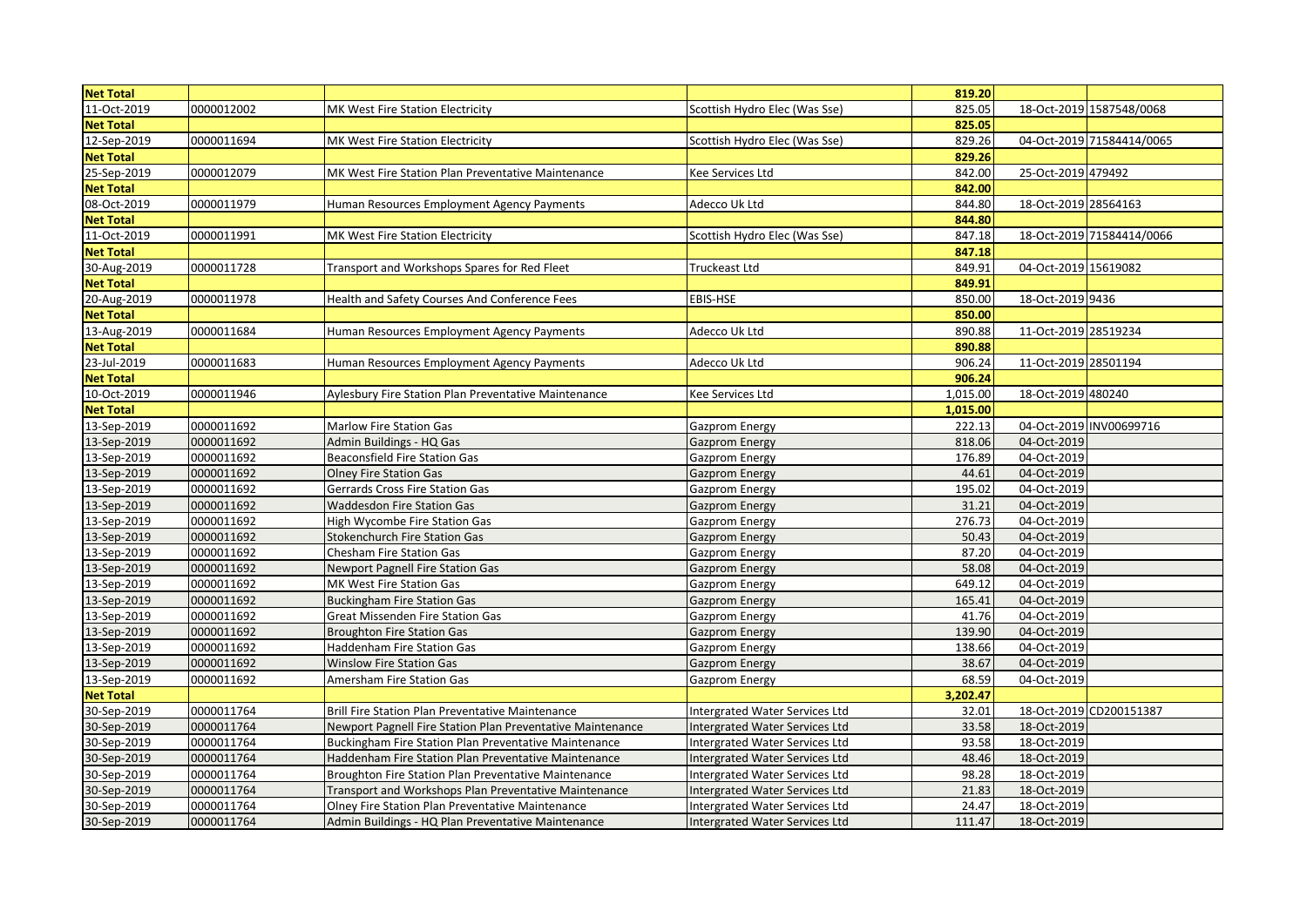| 30-Sep-2019      | 0000011764 | Amersham Fire Station Plan Preventative Maintenance        | Intergrated Water Services Ltd           | 28.15    | 18-Oct-2019           |                            |
|------------------|------------|------------------------------------------------------------|------------------------------------------|----------|-----------------------|----------------------------|
| 30-Sep-2019      | 0000011764 | Gerrards Cross Fire Station Plan Preventative Maintenance  | Intergrated Water Services Ltd           | 96.22    | 18-Oct-2019           |                            |
| 30-Sep-2019      | 0000011764 | Great Missenden Fire Station Plan Preventative Maintenance | Intergrated Water Services Ltd           | 22.90    | 18-Oct-2019           |                            |
| 30-Sep-2019      | 0000011764 | Waddesdon Fire Station Plan Preventative Maintenance       | Intergrated Water Services Ltd           | 22.90    | 18-Oct-2019           |                            |
| 30-Sep-2019      | 0000011764 | MK West Fire Station Plan Preventative Maintenance         | Intergrated Water Services Ltd           | 105.62   | 18-Oct-2019           |                            |
| 30-Sep-2019      | 0000011764 | Stokenchurch Fire Station Plan Preventative Maintenance    | Intergrated Water Services Ltd           | 21.34    | 18-Oct-2019           |                            |
| 30-Sep-2019      | 0000011764 | Princes Risborough Station Plan Preventative Maintenance   | Intergrated Water Services Ltd           | 32.01    | 18-Oct-2019           |                            |
| 30-Sep-2019      | 0000011764 | MK West Fire Station Plan Preventative Maintenance         | Intergrated Water Services Ltd           | 38.28    | 18-Oct-2019           |                            |
| 30-Sep-2019      | 0000011764 | High Wycombe Fire Station Plan Preventative Maintenance    | Intergrated Water Services Ltd           | 53.16    | 18-Oct-2019           |                            |
| 30-Sep-2019      | 0000011764 | Marlow Fire Station Plan Preventative Maintenance          | Intergrated Water Services Ltd           | 43.65    | 18-Oct-2019           |                            |
| 30-Sep-2019      | 0000011764 | Chesham Fire Station Plan Preventative Maintenance         | Intergrated Water Services Ltd           | 33.58    | 18-Oct-2019           |                            |
| 30-Sep-2019      | 0000011764 | Beaconsfield Fire Station Plan Preventative Maintenance    | Intergrated Water Services Ltd           | 35.15    | 18-Oct-2019           |                            |
| 30-Sep-2019      | 0000011764 | Admin Buildings - Unit 7 Plan Preventative Maintenance     | Intergrated Water Services Ltd           | 23.40    | 18-Oct-2019           |                            |
| 30-Sep-2019      | 0000011764 | Winslow Fire Station Plan Preventative Maintenance         | Intergrated Water Services Ltd           | 32.01    | 18-Oct-2019           |                            |
| <b>Net Total</b> |            |                                                            |                                          | 1,052.05 |                       |                            |
| 28-Aug-2019      | 0000011333 | CAP - Marlow FS - Host Mechanical & Electrical Works       | Dunwoody LLP                             | 200.25   | 04-Oct-2019 003913    |                            |
| 28-Aug-2019      | 0000011333 | CAP - Marlow FS - Host Mechanical & Electrical Works       | Dunwoody LLP                             | 947.86   | 04-Oct-2019           |                            |
| <b>Net Total</b> |            |                                                            |                                          | 1,148.11 |                       |                            |
| 11-Oct-2019      | 0000011994 | <b>Newport Pagnell Fire Station Electricity</b>            | Scottish Hydro Elec (Was Sse)            | 1,155.70 |                       | 18-Oct-2019 591504184/0034 |
| <b>Net Total</b> |            |                                                            |                                          | 1,155.70 |                       |                            |
| 10-Oct-2019      | 0000011947 | <b>Staff Development Staff Training Fees</b>               | <b>Global Knowledge Network Training</b> | 1,172.50 | 25-Oct-2019 320814    |                            |
| <b>Net Total</b> |            |                                                            |                                          | 1,172.50 |                       |                            |
| 01-Oct-2019      | 0000011869 | CT Telephones                                              | Daisy Telecoms Ltd                       | 1,299.27 | 18-Oct-2019 9448058   |                            |
| <b>Net Total</b> |            |                                                            |                                          | 1,299.27 |                       |                            |
| 12-Sep-2019      | 0000011630 | Transport and Workshops Spares for Red Fleet               | Crossland Tankers                        | 473.00   |                       | 11-Oct-2019 0000043398     |
| 12-Sep-2019      | 0000011630 | Transport and Workshops Spares for Red Fleet               | <b>Crossland Tankers</b>                 | 285.00   | 11-Oct-2019           |                            |
| 12-Sep-2019      | 0000011630 | Transport and Workshops Spares for Red Fleet               | <b>Crossland Tankers</b>                 | 550.00   | 11-Oct-2019           |                            |
| <b>Net Total</b> |            |                                                            |                                          | 1,308.00 |                       |                            |
| 16-Sep-2019      | 0000011696 | Transport and Workshops Contracted Maintenance             | Lex Autolease Ltd                        | 617.37   |                       | 18-Oct-2019 MRI9175918     |
| 16-Sep-2019      | 0000011696 | <b>Transport and Workshops Car Leasing</b>                 | Lex Autolease Ltd                        | 835.56   | 18-Oct-2019           |                            |
| <b>Net Total</b> |            |                                                            |                                          | 1,452.93 |                       |                            |
| 16-Sep-2019      | 0000011697 | Transport and Workshops Contracted Maintenance             | Lex Autolease Ltd                        | 617.37   |                       | 18-Oct-2019 MRI9175430     |
| 16-Sep-2019      | 0000011697 | Transport and Workshops Car Leasing                        | Lex Autolease Ltd                        | 835.56   | 18-Oct-2019           |                            |
| <b>Net Total</b> |            |                                                            |                                          | 1,452.93 |                       |                            |
| 16-Sep-2019      | 0000011698 | Transport and Workshops Contracted Maintenance             | Lex Autolease Ltd                        | 617.37   |                       | 11-Oct-2019 MRI9175606     |
| 16-Sep-2019      | 0000011698 | <b>Transport and Workshops Car Leasing</b>                 | Lex Autolease Ltd                        | 835.56   | 11-Oct-2019           |                            |
| <b>Net Total</b> |            |                                                            |                                          | 1,452.93 |                       |                            |
| 16-Sep-2019      | 0000011700 | <b>Transport and Workshops Contracted Maintenance</b>      | Lex Autolease Ltd                        | 617.37   |                       | 18-Oct-2019 MRI9175919     |
| 16-Sep-2019      | 0000011700 | Transport and Workshops Car Leasing                        | Lex Autolease Ltd                        | 835.56   | 18-Oct-2019           |                            |
| <b>Net Total</b> |            |                                                            |                                          | 1,452.93 |                       |                            |
| 16-Sep-2019      | 0000011702 | Transport and Workshops Contracted Maintenance             | Lex Autolease Ltd                        | 617.37   |                       | 18-Oct-2019 MRI9175764     |
| 16-Sep-2019      | 0000011702 | Transport and Workshops Car Leasing                        | Lex Autolease Ltd                        | 835.56   | 18-Oct-2019           |                            |
| <b>Net Total</b> |            |                                                            |                                          | 1,452.93 |                       |                            |
| 16-Sep-2019      | 0000011703 | Transport and Workshops Car Leasing                        | Lex Autolease Ltd                        | 835.56   |                       | 18-Oct-2019 MRI19175920    |
| 16-Sep-2019      | 0000011703 | Transport and Workshops Contracted Maintenance             | ex Autolease Ltd                         | 617.37   | 18-Oct-2019           |                            |
| <b>Net Total</b> |            |                                                            |                                          | 1,452.93 |                       |                            |
| 11-Sep-2019      | 0000011514 | Transport and Workshops Spares for Red Fleet               | <b>Essex County F&amp;R Service</b>      | 37.50    | 04-Oct-2019 FSIN11771 |                            |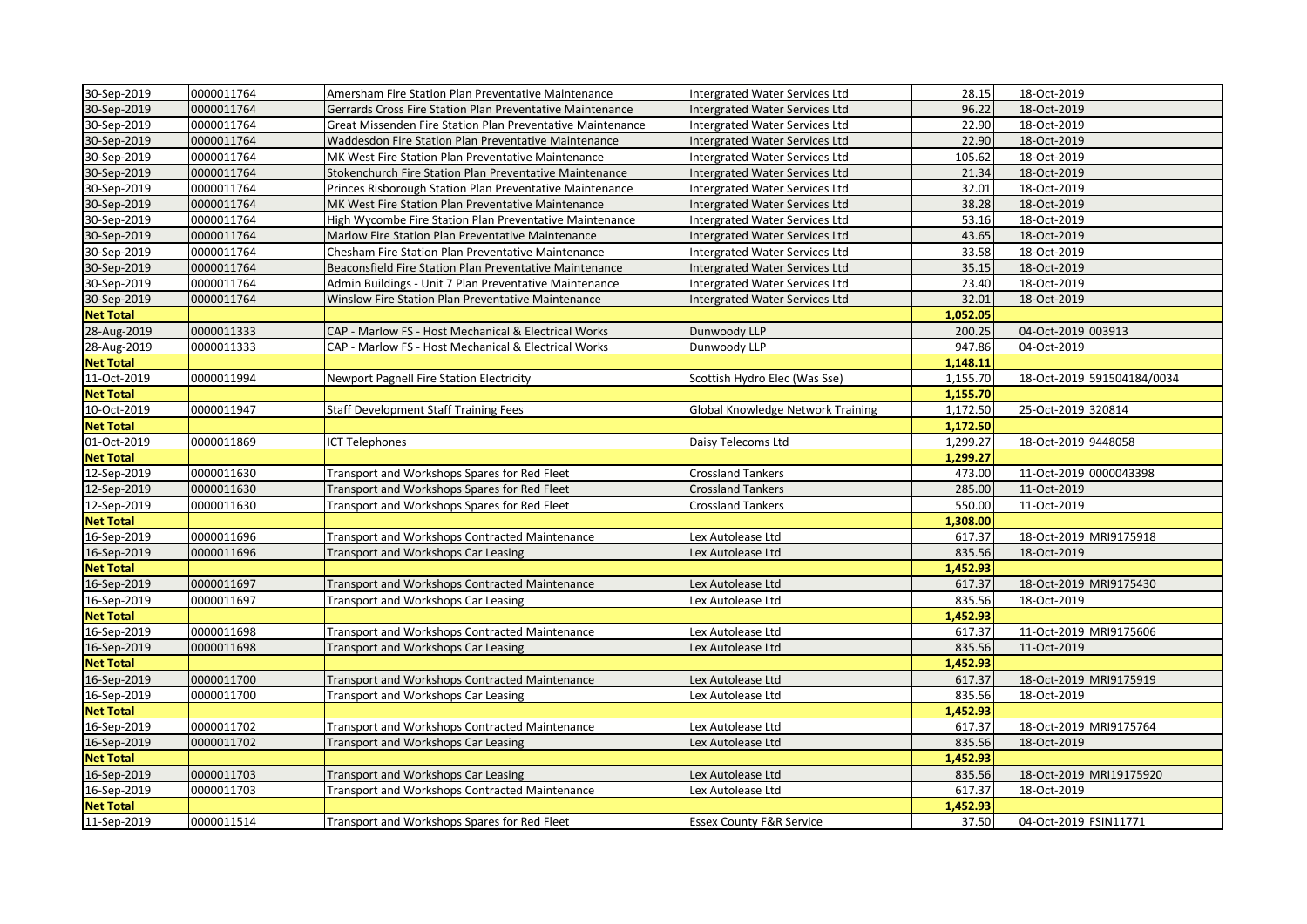| 11-Sep-2019      | 0000011514 | Transport and Workshops Spares for Red Fleet          | <b>Essex County F&amp;R Service</b> | 69.00    | 04-Oct-2019           |                        |
|------------------|------------|-------------------------------------------------------|-------------------------------------|----------|-----------------------|------------------------|
| 11-Sep-2019      | 0000011514 | Transport and Workshops Spares for Red Fleet          | <b>Essex County F&amp;R Service</b> | 312.46   | 04-Oct-2019           |                        |
| 11-Sep-2019      | 0000011514 | Transport and Workshops Spares for Red Fleet          | <b>Essex County F&amp;R Service</b> | 300.00   | 04-Oct-2019           |                        |
| 11-Sep-2019      | 0000011514 | Transport and Workshops Spares for Red Fleet          | <b>Essex County F&amp;R Service</b> | 375.00   | 04-Oct-2019           |                        |
| 11-Sep-2019      | 0000011514 | Transport and Workshops Spares for Red Fleet          | <b>Essex County F&amp;R Service</b> | 225.00   | 04-Oct-2019           |                        |
| <b>Net Total</b> |            |                                                       |                                     | 1,318.96 |                       |                        |
| 19-Sep-2019      | 0000011669 | Property Team General Repairs & Maintenance           | Jet Construction (Mk) Ltd           | 1,397.00 | 04-Oct-2019 7688      |                        |
| <b>Net Total</b> |            |                                                       |                                     | 1,397.00 |                       |                        |
| 12-Sep-2019      | 0000011593 | Research and Development Operational Equipment        | Weber Rescue Uk Ltd                 | 1,416.50 | 04-Oct-2019 20-R1392  |                        |
| <b>Net Total</b> |            |                                                       |                                     | 1,416.50 |                       |                        |
| 07-Oct-2019      | 0000012024 | Admin Buildings - Unit 7 Electricity                  | <b>Scottish Power</b>               | 1,445.78 | 25-Oct-2019 106501955 |                        |
| <b>Net Total</b> |            |                                                       |                                     | 1,445.78 |                       |                        |
| 16-Oct-2019      | 0000012082 | Aylesbury Fire Station Plan Preventative Maintenance  | Kee Services Ltd                    | 1,474.00 | 25-Oct-2019 480509    |                        |
| <b>Net Total</b> |            |                                                       |                                     | 1,474.00 |                       |                        |
| 12-Sep-2019      | 0000011819 | Corporate Management Actuary Fees                     | Barnett Waddingham Llp              | 1,496.25 | 11-Oct-2019 S20/0205  |                        |
| <b>Net Total</b> |            |                                                       |                                     | 1,496.25 |                       |                        |
| 16-Oct-2019      | 0000012076 | Aylesbury Fire Station Plan Preventative Maintenance  | <b>Kee Services Ltd</b>             | 750.00   | 25-Oct-2019 480511    |                        |
| <b>Net Total</b> |            |                                                       |                                     | 750.00   |                       |                        |
| 17-Sep-2019      | 0000011867 | Transport and Workshops Spares for Red Fleet          | <b>Emergency One</b>                | 1,460.81 | 11-Oct-2019 24303     |                        |
| 17-Sep-2019      | 0000011867 | Transport and Workshops Spares for Red Fleet          | <b>Emergency One</b>                | 17.50    | 11-Oct-2019           |                        |
| 17-Sep-2019      | 0000011867 | Transport and Workshops Spares for Red Fleet          | <b>Emergency One</b>                | 27.00    | 11-Oct-2019           |                        |
| <b>Net Total</b> |            |                                                       |                                     | 1,505.31 |                       |                        |
| 19-Aug-2019      | 0000011834 | <b>Property Team Gas</b>                              | Flogas Uk Limited                   | 1,625.99 | 11-Oct-2019 5281407   |                        |
| <b>Net Total</b> |            |                                                       |                                     | 1,625.99 |                       |                        |
| 16-Sep-2019      | 0000011699 | <b>Transport and Workshops Contracted Maintenance</b> | Lex Autolease Ltd                   | 319.71   |                       | 18-Oct-2019 MRI9175358 |
| 16-Sep-2019      | 0000011699 | <b>Transport and Workshops Car Leasing</b>            | Lex Autolease Ltd                   | 1,530.81 | 18-Oct-2019           |                        |
| <b>Net Total</b> |            |                                                       |                                     | 1,850.52 |                       |                        |
| 01-Oct-2019      | 0000011795 | Water Hydrants Hydrant Materials                      | Gravitas International              | 1,700.00 | 18-Oct-2019 INV-3985  |                        |
| <b>Net Total</b> |            |                                                       |                                     | 1,700.00 |                       |                        |
| 30-Sep-2019      | 0000011831 | <b>Property Team Cleaning Contract Services</b>       | <b>Ever Brite Cleaning Services</b> | 1,758.37 | 18-Oct-2019 25287     |                        |
| <b>Net Total</b> |            |                                                       |                                     | 1,758.37 |                       |                        |
| 30-Sep-2019      | 0000011941 | Transport and Workshops Operational Equipment         | Peter Bassett Ltd                   | 82.31    | 18-Oct-2019 236814    |                        |
| 30-Sep-2019      | 0000011941 | Transport and Workshops Spares for Red Fleet          | Peter Bassett Ltd                   | 269.43   | 18-Oct-2019           |                        |
| 30-Sep-2019      | 0000011941 | Transport and Workshops Spares for Red Fleet          | Peter Bassett Ltd                   | 4.63     | 18-Oct-2019           |                        |
| 30-Sep-2019      | 0000011941 | Transport and Workshops Operational Equipment         | Peter Bassett Ltd                   | 8.63     | 18-Oct-2019           |                        |
| 30-Sep-2019      | 0000011941 | Transport and Workshops Spares for Red Fleet          | Peter Bassett Ltd                   | 25.60    | 18-Oct-2019           |                        |
| 30-Sep-2019      | 0000011941 | Transport and Workshops Spares for Red Fleet          | Peter Bassett Ltd                   | 15.96    | 18-Oct-2019           |                        |
| 30-Sep-2019      | 0000011941 | Transport and Workshops Spares for Red Fleet          | Peter Bassett Ltd                   | 48.61    | 18-Oct-2019           |                        |
| 30-Sep-2019      | 0000011941 | Transport and Workshops Spares for Red Fleet          | Peter Bassett Ltd                   | 26.47    | 18-Oct-2019           |                        |
| 30-Sep-2019      | 0000011941 | Transport and Workshops Spares for Red Fleet          | Peter Bassett Ltd                   | 51.04    | 18-Oct-2019           |                        |
| 30-Sep-2019      | 0000011941 | Transport and Workshops Spares for Red Fleet          | Peter Bassett Ltd                   | 36.00    | 18-Oct-2019           |                        |
| 30-Sep-2019      | 0000011941 | Transport and Workshops Spares for Red Fleet          | Peter Bassett Ltd                   | 38.00    | 18-Oct-2019           |                        |
| 30-Sep-2019      | 0000011941 | Transport and Workshops Spares for Red Fleet          | Peter Bassett Ltd                   | 1,170.00 | 18-Oct-2019           |                        |
| 30-Sep-2019      | 0000011941 | <b>Transport and Workshops Operational Equipment</b>  | Peter Bassett Ltd                   | 23.35    | 18-Oct-2019           |                        |
| <b>Net Total</b> |            |                                                       |                                     | 1,800.03 |                       |                        |
| 24-Sep-2019      | 0000011657 | Transport and Workshops Tyres & Tubes                 | Tructyre Fleet Management Limited   | 1,809.90 | 11-Oct-2019 44l01068  |                        |
| <b>Net Total</b> |            |                                                       |                                     | 1,809.90 |                       |                        |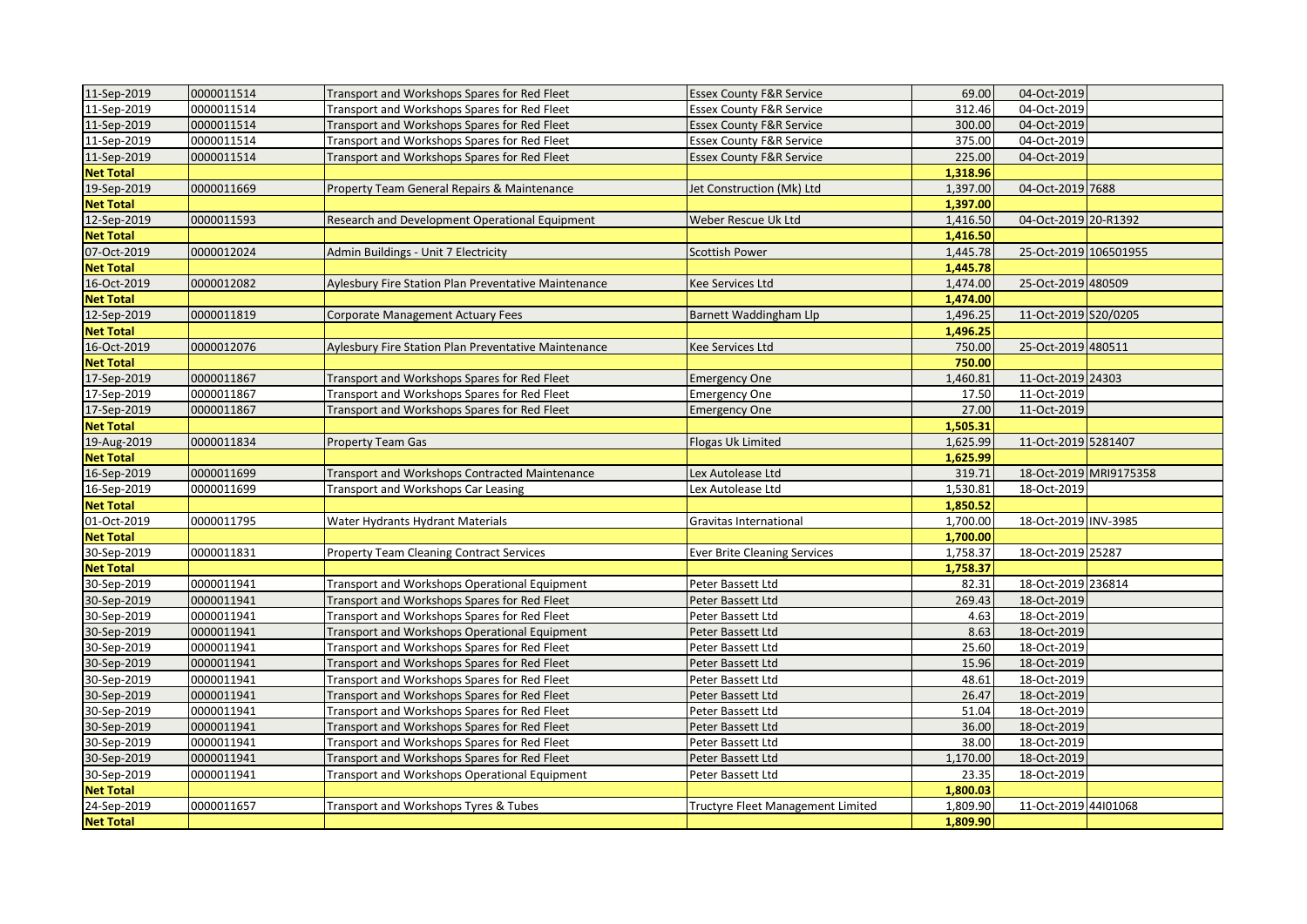| 04-Oct-2019      | 0000011912 | CAP - Milton Keynes Blue Hub Station Host Works      | One Time Vendors                        | 1,933.00 | 18-Oct-2019 UPC698     |                        |
|------------------|------------|------------------------------------------------------|-----------------------------------------|----------|------------------------|------------------------|
| <b>Net Total</b> |            |                                                      |                                         | 1,933.00 |                        |                        |
| 03-Sep-2019      | 0000011373 | Urban Search and Rescue Other Training               | Devon and Somerset FRS                  | 1,991.00 |                        | 11-Oct-2019 6000003391 |
| <b>Net Total</b> |            |                                                      |                                         | 1,991.00 |                        |                        |
| 10-Sep-2019      | 0000011617 | Transport and Workshops Diesel Oil - Gas Oil         | <b>Watson Fuels</b>                     | 2,078.95 | 11-Oct-2019 11263906   |                        |
| <b>Net Total</b> |            |                                                      |                                         | 2,078.95 |                        |                        |
| 28-Aug-2019      | 0000011709 | Transport and Workshops Contracted Maintenance       | Lex Autolease Ltd                       | 310.47   | 11-Oct-2019 IRIN672095 |                        |
| 28-Aug-2019      | 0000011709 | <b>Transport and Workshops Car Leasing</b>           | Lex Autolease Ltd                       | 1,988.32 | 11-Oct-2019            |                        |
| <b>Net Total</b> |            |                                                      |                                         | 2,298.79 |                        |                        |
| 03-Oct-2019      | 0000012073 | ICT Computer Software                                | <b>KB Tech Ltd</b>                      | 2,100.00 | 25-Oct-2019 3457       |                        |
| <b>Net Total</b> |            |                                                      |                                         | 2,100.00 |                        |                        |
| 27-Sep-2019      | 0000011758 | <b>Staff Development Staff Training Fees</b>         | The Fire Service College Limited        | 1,975.00 | 11-Oct-2019 817261     |                        |
| 27-Sep-2019      | 0000011758 | <b>Staff Development Staff Training Fees</b>         | The Fire Service College Limited        | 240.00   | 11-Oct-2019            |                        |
| <b>Net Total</b> |            |                                                      |                                         | 2,215.00 |                        |                        |
| 02-Aug-2019      | 0000011891 | <b>Property Team Consultancy Fees</b>                | Dunwoody LLP                            | 710.90   | 18-Oct-2019 003937     |                        |
| 02-Aug-2019      | 0000011891 | <b>Property Team Consultancy Fees</b>                | Dunwoody LLP                            | 350.44   | 18-Oct-2019            |                        |
| 02-Aug-2019      | 0000011891 | <b>Property Team Consultancy Fees</b>                | Dunwoody LLP                            | 947.85   | 18-Oct-2019            |                        |
| <b>Net Total</b> |            |                                                      |                                         | 2,009.19 |                        |                        |
| 27-Sep-2019      | 0000011782 | <b>ICT Main Communications</b>                       | Airbus Defence And Space                | 2,400.00 | 11-Oct-2019 IN033373   |                        |
| <b>Net Total</b> |            |                                                      |                                         | 2,400.00 |                        |                        |
| 16-Sep-2019      | 0000011725 | Transport and Workshops Car Leasing                  | Lex Autolease Ltd                       | 1,353.12 |                        | 11-Oct-2019 MRI9175553 |
| 16-Sep-2019      | 0000011725 | Transport and Workshops Contracted Maintenance       | Lex Autolease Ltd                       | 1,289.28 | 11-Oct-2019            |                        |
| <b>Net Total</b> |            |                                                      |                                         | 2,642.40 |                        |                        |
| 27-Sep-2019      | 0000011738 | <b>Property Team Cleaning Contract Services</b>      | <b>Antac Support Service</b>            | 2,738.81 | 11-Oct-2019 59310      |                        |
| <b>Net Total</b> |            |                                                      |                                         | 2,738.81 |                        |                        |
| 23-Sep-2019      | 0000011597 | CAP - ICT Hardware Purchase                          | <b>XMA Ltd</b>                          | 2,833.32 | 11-Oct-2019 KU36619    |                        |
| <b>Net Total</b> |            |                                                      |                                         | 2,833.32 |                        |                        |
| 13-Jun-2019      | 0000011818 | Corporate Management Actuary Fees                    | Barnett Waddingham Llp                  | 2,900.00 | 11-Oct-2019 S19/0925   |                        |
| <b>Net Total</b> |            |                                                      |                                         | 2,900.00 |                        |                        |
| 12-Sep-2019      | 0000011589 | <b>ESMCP Consultancy Fees</b>                        | Mott MacDonald Ltd                      | 2,925.00 | 04-Oct-2019 IN00421560 |                        |
| <b>Net Total</b> |            |                                                      |                                         | 2,925.00 |                        |                        |
| 19-Sep-2019      | 0000011664 | <b>Equipment Management Uniforms</b>                 | Hunter Apparel Solutions Limited        | 98.30    | 04-Oct-2019 071256     |                        |
| 19-Sep-2019      | 0000011664 | <b>Equipment Management Uniforms</b>                 | Hunter Apparel Solutions Limited        | 166.00   | 04-Oct-2019            |                        |
| 19-Sep-2019      | 0000011664 | <b>Equipment Management Uniforms</b>                 | Hunter Apparel Solutions Limited        | 230.50   | 04-Oct-2019            |                        |
| 19-Sep-2019      | 0000011664 | <b>Equipment Management Uniforms</b>                 | Hunter Apparel Solutions Limited        | 416.70   | 04-Oct-2019            |                        |
| 19-Sep-2019      | 0000011664 | <b>Equipment Management Uniforms</b>                 | Hunter Apparel Solutions Limited        | 277.80   | 04-Oct-2019            |                        |
| 19-Sep-2019      | 0000011664 | <b>Equipment Management Uniforms</b>                 | <b>Hunter Apparel Solutions Limited</b> | 461.00   | 04-Oct-2019            |                        |
| 19-Sep-2019      | 0000011664 | <b>Equipment Management Uniforms</b>                 | Hunter Apparel Solutions Limited        | 138.90   | 04-Oct-2019            |                        |
| <b>Net Total</b> |            |                                                      |                                         | 1,789.20 |                        |                        |
| 08-Oct-2019      | 0000012032 | <b>Staff Development Staff Training Fees</b>         | <b>Blue Light Trauma Services</b>       | 3,000.00 | 25-Oct-2019 101419     |                        |
| <b>Net Total</b> |            |                                                      |                                         | 3,000.00 |                        |                        |
| 07-Oct-2019      | 0000012025 | Admin Buildings - HQ Electricity                     | <b>Scottish Power</b>                   | 3,163.19 | 25-Oct-2019 106501930  |                        |
| <b>Net Total</b> |            |                                                      |                                         | 3,163.19 |                        |                        |
| 30-Sep-2019      | 0000011777 | Admin Buildings - Aerial Sites Consultancy Fees      | Hub Telecoms Consultancy Ltd            | 1,650.00 | 11-Oct-2019 000170     |                        |
| <b>Net Total</b> |            |                                                      |                                         | 1,650.00 |                        |                        |
| 30-Sep-2019      | 0000011788 | CAP - Marlow FS - Host Mechanical & Electrical Works | Dunwoody LLP                            | 1,421.79 | 18-Oct-2019 003934     |                        |
| 30-Sep-2019      | 0000011788 | CAP - Marlow FS - Host Mechanical & Electrical Works | Dunwoody LLP                            | 947.86   | 18-Oct-2019            |                        |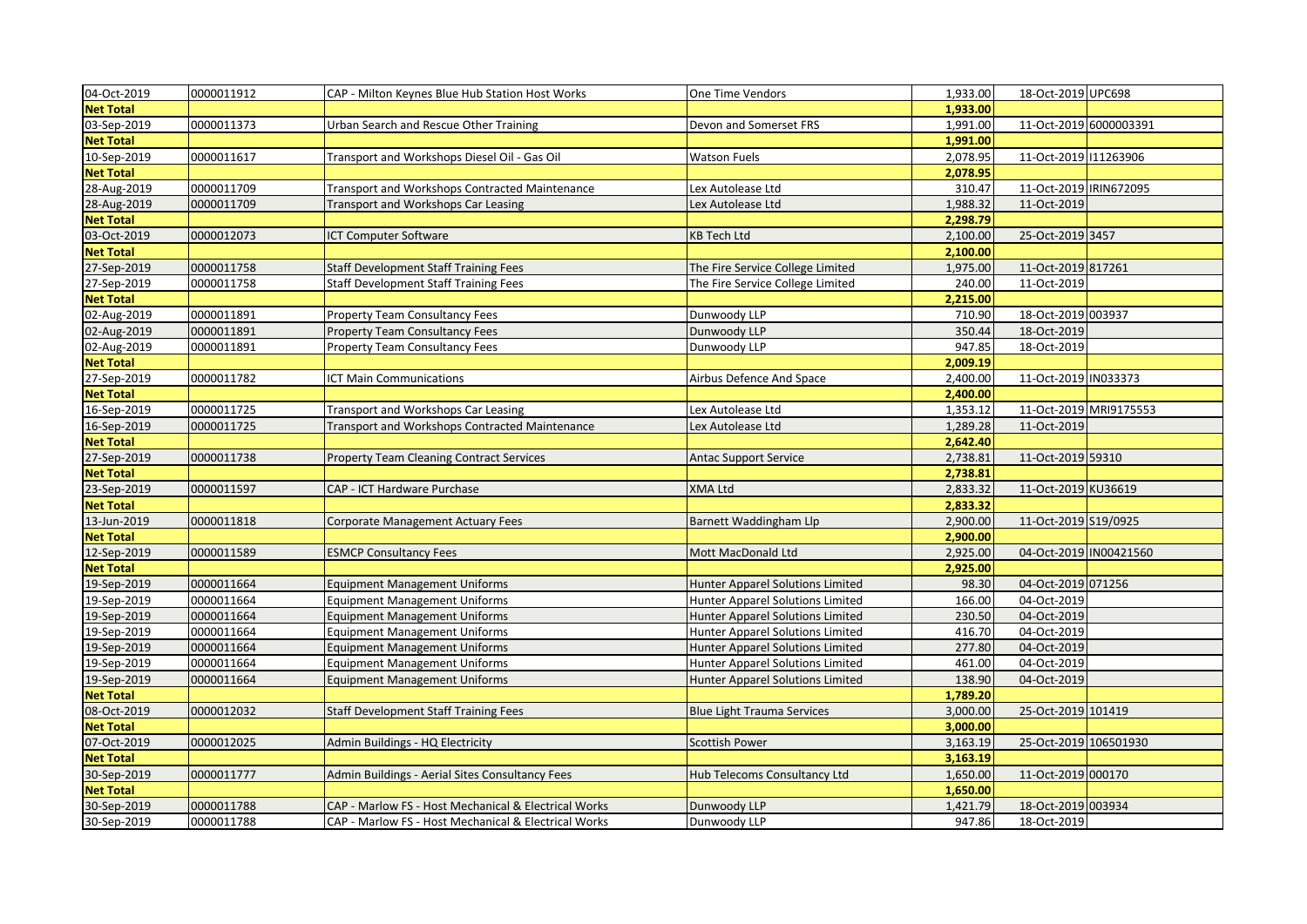| <b>Net Total</b> |            |                                                      |                                    | 2,369.65  |                        |                         |
|------------------|------------|------------------------------------------------------|------------------------------------|-----------|------------------------|-------------------------|
| 10-Oct-2019      | 0000011982 | <b>Staff Development Staff Training Fees</b>         | Artemis                            | 3,500.00  | 25-Oct-2019 01         |                         |
| <b>Net Total</b> |            |                                                      |                                    | 3,500.00  |                        |                         |
| 19-Jul-2019      | 0000011706 | Transport and Workshops Contracted Maintenance       | Lex Autolease Ltd                  | 856.42    | 11-Oct-2019 IRIN667809 |                         |
| 19-Jul-2019      | 0000011706 | Transport and Workshops Car Leasing                  | Lex Autolease Ltd                  | 3,496.02  | 11-Oct-2019            |                         |
| <b>Net Total</b> |            |                                                      |                                    | 4,352.44  |                        |                         |
| 19-Sep-2019      | 0000011670 | Property Team General Repairs & Maintenance          | Jet Construction (Mk) Ltd          | 3,987.00  | 11-Oct-2019 7689       |                         |
| <b>Net Total</b> |            |                                                      |                                    | 3,987.00  |                        |                         |
| 30-Sep-2019      | 0000011931 | Human Resources Occupational Health Nurse Sess       | M.K. Occupational Health           | 4,241.66  | 18-Oct-2019 90233      |                         |
| <b>Net Total</b> |            |                                                      |                                    | 4,241.66  |                        |                         |
| 10-Oct-2019      | 0000011944 | <b>Childcare Vouchers</b>                            | Sodexo P&MM Ltd Childcare Plus     | 4,349.81  | 11-Oct-2019 3597229    |                         |
| <b>Net Total</b> |            |                                                      |                                    | 4,349.81  |                        |                         |
| 06-Sep-2019      | 0000011708 | Transport and Workshops Car Leasing                  | Lex Autolease Ltd                  | 4,294.09  | 11-Oct-2019 IRIN673084 |                         |
| 06-Sep-2019      | 0000011708 | Transport and Workshops Contracted Maintenance       | Lex Autolease Ltd                  | 522.99    | 11-Oct-2019            |                         |
| <b>Net Total</b> |            |                                                      |                                    | 4,817.08  |                        |                         |
| 12-Sep-2019      | 0000011528 | <b>Operational Training Water Awareness Training</b> | R3 Safety & Rescue Ltd             | 4,620.00  | 11-Oct-2019 1959       |                         |
| <b>Net Total</b> |            |                                                      |                                    | 4,620.00  |                        |                         |
| 20-Sep-2019      | 0000011659 | <b>CT Main Communications</b>                        | Royal Berkshire Fire Authority     | 4,656.59  | 11-Oct-2019 OP/I000787 |                         |
| <b>Net Total</b> |            |                                                      |                                    | 4,656.59  |                        |                         |
| 04-Oct-2019      | 0000011868 | CAP - Milton Keynes Blue Hub Station Host Works      | Michael Riley Associates           | 4,761.90  | 15-Oct-2019 2568       |                         |
| <b>Net Total</b> |            |                                                      |                                    | 4,761.90  |                        |                         |
| 18-Oct-2019      | 0000012092 | CAP - Milton Keynes Blue Hub Station Host Works      | Michael Riley Associates           | 4,761.90  | 25-Oct-2019 2569       |                         |
| <b>Net Total</b> |            |                                                      |                                    | 4,761.90  |                        |                         |
| 19-Sep-2019      | 0000011671 | Property Team General Repairs & Maintenance          | Jet Construction (Mk) Ltd          | 4,776.00  | 04-Oct-2019 7690       |                         |
| <b>Net Total</b> |            |                                                      |                                    | 4,776.00  |                        |                         |
| 27-Aug-2019      | 0000011970 | ICT Computer Software                                | Updata Infrastructure Uk           | 6,087.50  | 18-Oct-2019 6092016414 |                         |
| <b>Net Total</b> |            |                                                      |                                    | 6,087.50  |                        |                         |
| 30-Sep-2019      | 0000011892 | <b>Property Team Consultancy Fees</b>                | Asbri Planning Ltd                 | 6,295.00  | 18-Oct-2019 132871     |                         |
| <b>Net Total</b> |            |                                                      |                                    | 6,295.00  |                        |                         |
| 30-Sep-2019      | 0000011749 | <b>ESMCP Consultancy Fees</b>                        | Mott MacDonald Ltd                 | 6,890.00  | 18-Oct-2019 IN00422711 |                         |
| <b>Net Total</b> |            |                                                      |                                    | 6,890.00  |                        |                         |
| 23-Jul-2019      | 0000011704 | Transport and Workshops Contracted Maintenance       | Lex Autolease Ltd                  | 1,299.94  | 11-Oct-2019 IRIN668162 |                         |
| 23-Jul-2019      | 0000011704 | Transport and Workshops Car Leasing                  | Lex Autolease Ltd                  | 6,618.48  | 11-Oct-2019            |                         |
| <b>Net Total</b> |            |                                                      |                                    | 7,918.42  |                        |                         |
| 16-Sep-2019      | 0000011762 | Human Resources Employment Agency Payments           | Morgan Philips UK Ltd              | 7,895.34  | 04-Oct-2019 60148194   |                         |
| <b>Net Total</b> |            |                                                      |                                    | 7,895.34  |                        |                         |
| 30-Sep-2019      | 0000011748 | <b>Staff Development Staff Training Fees</b>         | Phoenix Health & Safety            | 8,625.00  | 18-Oct-2019 68684      |                         |
| <b>Net Total</b> |            |                                                      |                                    | 8,625.00  |                        |                         |
| 09-Sep-2019      | 0000011448 | <b>Prevention Community Safety Charges</b>           | Fireangel Safety Technology Ltd    | 9,975.00  | 04-Oct-2019 1134439    |                         |
| <b>Net Total</b> |            |                                                      |                                    | 9,975.00  |                        |                         |
| 17-Sep-2019      | 0000012052 | Urban Search and Rescue Other Training               | Merseyside Fire                    | 11,595.00 | 25-Oct-2019 10022208   |                         |
| <b>Net Total</b> |            |                                                      |                                    | 11,595.00 |                        |                         |
| 30-Aug-2019      | 0000012096 | CAP - Milton Keynes Blue Hub Station Host Works      | <b>Scurr Architects</b>            | 12,600.00 | 25-Oct-2019 05317A     |                         |
| <b>Net Total</b> |            |                                                      |                                    | 12,600.00 |                        |                         |
| 10-Sep-2019      | 0000012046 | <b>Staff Development Staff Training Fees</b>         | One Time Vendors                   | 13,335.45 |                        | 17-Oct-2019 HKSEE011160 |
| <b>Net Total</b> |            |                                                      |                                    | 13,335.45 |                        |                         |
| 26-Sep-2019      | 0000011686 | <b>Equipment Management PPE Managed Service</b>      | Bristol Uniform Limited (Care A/C) | 17,224.00 | 11-Oct-2019 548532     |                         |